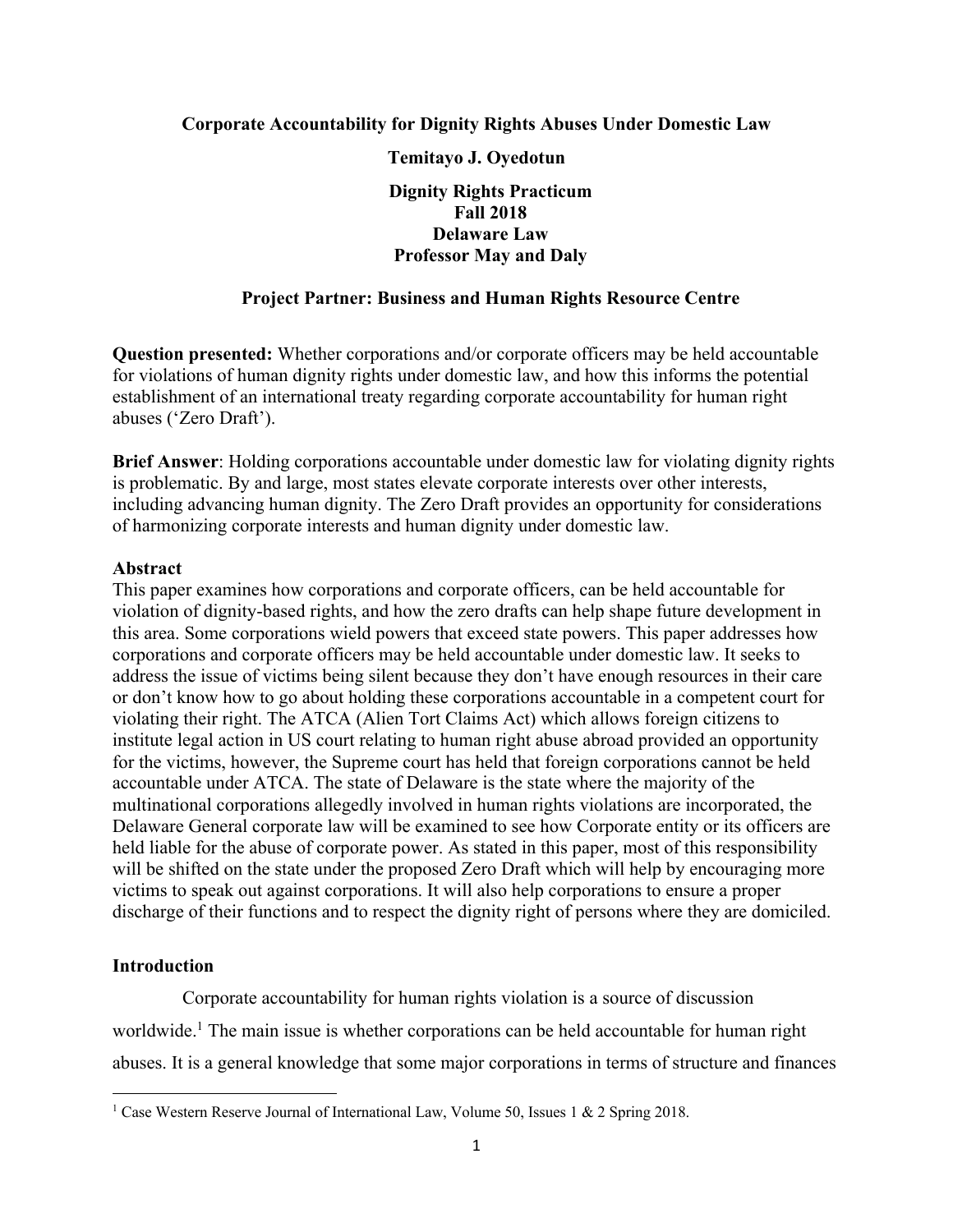are highly profitable and for this reason makes them susceptible to mistake and abuses<sup>2</sup>. The sole purpose of establishing a business is to make a profit<sup>3</sup>. Under the law, corporations are legal persons that can sue and be sued in their own name.4 This paper examines different human rights abuses committed by corporations and how domestic laws and the court addressed such abuse.

 The advent of globalization in the last few decades has spurred the growth of multinational corporations, which are business entities with the ability to operate on the global arena and transcend the regulatory capacity of a single state.<sup>5</sup>

 Human dignity as a right encompasses the right of a person or group to be valued, respected, treated ethically, free from harm and inhuman and degrading treatment<sup>6</sup>. The activities of some corporations especially the multinational corporations particularly in developing countries have been associated with human dignity rights abuses towards local communities, such as providing poor working conditions, poor wages, polluting the environment which affects access to clean water, and the rights to life, land, housing and adequate living standards, among others7. The actions of the corporations in those developing countries are in some cases protected by the state which makes the state complicit in such abuse<sup>8</sup>. This makes the machinery put in the place by the state to make corporation account for such abuses unenforceable in some cases as the state protects such corporation in court.

 Part I briefly discusses the United Nations Guiding Principles on Business and Human Rights. The Guiding principles are divided into three parts and briefly discuss the responsibility of the state and corporations under human right. The provisions of the Guiding principles are not binding on the state. This has led to discussions around the world on the creation of a legally binding instrument among the states. The Zero Draft is being negotiated to stand in as a legally

 <sup>2</sup> Erik Sherman, "*10 Lessons from the Biggest Business"* December 14, 2016. https://www.inc.com/eriksherman/countdown-2017-how-to-learn-from-biggest-business-mistakes-in-2016.html

<sup>&</sup>lt;sup>3</sup> M. Friedman, "The social responsibility of business is to increase its profits" The New York Times Magazine, September 13 (1970), pp. 32-33.

<sup>4</sup> Sanford A. Schane, The Corporation Is A Person: The Language of a Legal Fiction, 61 Tul. L. Rev. 563 (1987)

<sup>5</sup> Peter T. Muchlinski *Multinational Enterprises and the Law* (Oxford University Press, 2nd Ed, 2007) 8-4+4. See also, Emeka Duruigo 'Corporate Accountability and Liability for International Human Rights Abuses: Recent Changes and Recurring Challenges' (2008) 6 *Northwestern Journal of International Human Rights* 222, 229-231. <sup>6</sup> Jeremy Waldron, Dignity, Rights, and Responsibilities, 43 Ariz. St. L.J. 1107 (2011) 7 David Kinley *Civilizing Globalisation: Human Rights and the Global Economy* (Cambridge University Press,

<sup>2009) 148-149.</sup> See also, Report of the Special Representative of the Secretary-General on the Issue of Human Rights and Transnational Corporations and other Business Enterprises *Interim Report* E/CN4/2006/97 (22 February 2006).

<sup>8</sup> Olson, Danielle (2015) "Corporate Complicity in Human Rights Violations Under International Criminal Law," International Human Rights Law Journal: Vol. 1: Iss. 1, Article 5. Available at: https://via.library.depaul.edu/ihrlj/vol1/iss1/5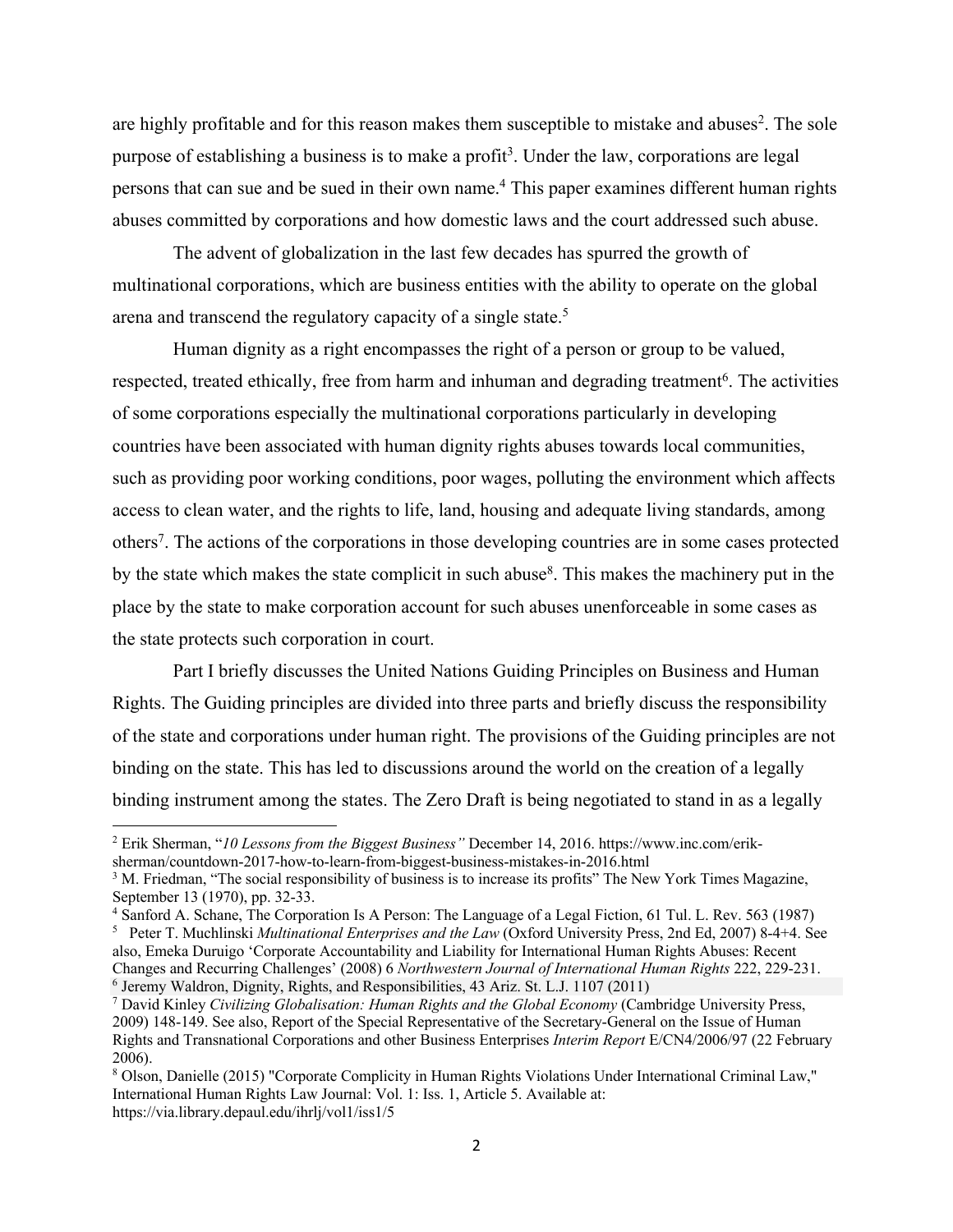binding instrument to regulate international Human Rights law and the activities of transnational corporations and other business enterprises.

 Part II considers the constitutions of developing country, including Nigeria's. It is important to consider the constitution of the country in order to understand the stance of domestic law as touching the violation of dignity rights by corporations. The Nigerian society is one of the most impacted by the activities of multinational corporations. The human dignity provision under 1999 constitution of Nigeria is considered under this part as an instrument used to hold Shell corporation accountable for abuses committed in the Niger Delta region of Nigeria in the case between Gbemre v. Shell Corporation and others.

 Part III discusses the receptivity of human rights claims in courts in the United States under the Alien Tort Statute (ATCA). The Majority of the cases brought to the US courts pertaining to corporate liability under the ATCA were not successful.

 Part IV surveys the Delaware General Corporate Law to infer any provisions under the domestic Law that can make corporations liable for human right abuses. Obviously, there is no such law in the Delaware General Corporate Law (DGCL), but this part will discuss generally the liability of corporations and its officers under the DGCL.

 Part V of this paper considers the impact the above has in the new legally binding document that regulates international human rights law and the activities of transnational corporations and other business enterprises (Zero Draft). The Zero Draft for the first time would recognize the right of victims of corporate abuse and place responsibility on the state actor to ensure that victims of corporate abuse have access to justice.

## **I. The Role of the United Nations Guiding Principles on Business and Human Rights**

The Guiding Principles were unanimously endorsed by the UN Human Rights Council in June 2011, supported by governments from all regions of the world. One of the major and widely recognized contributions of the Guiding Principles has been to set out the duties of States and the responsibilities of companies to ensure that businesses operate with respect for human rights.

The Guiding Principles are founded on three pillars**:**

1. **The State duty to protect human rights** against abuse by third parties, including business, through appropriate policies, legislation, regulations, and adjudication;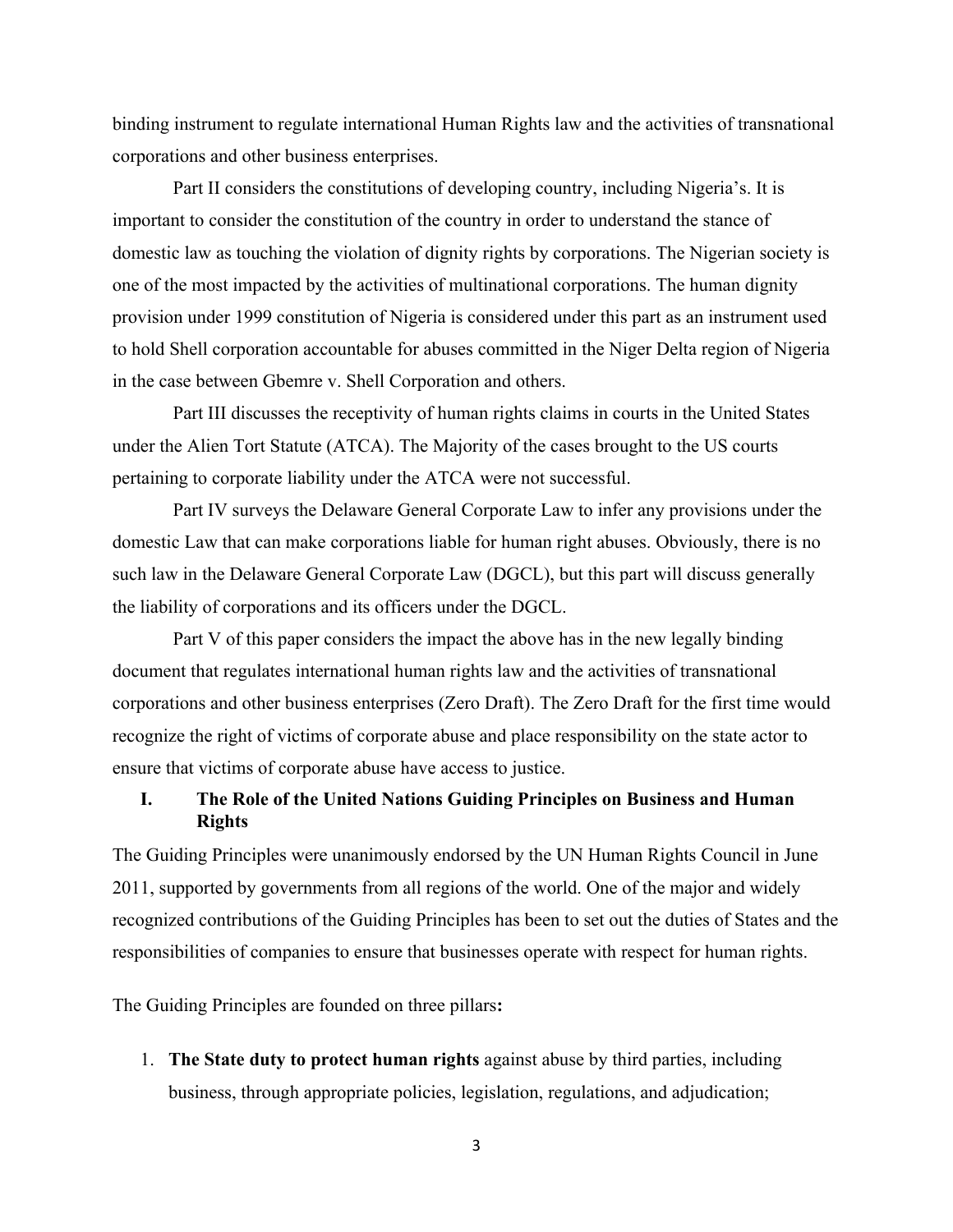- 2. **The corporate responsibility to respect human rights**, meaning to act with due diligence to avoid infringing on the rights of others and address adverse impacts with which they are involved;
- 3. **The need for greater access to effective remedy**, both judicial and non-judicial, for victims of business-related human rights abuse<sup>9</sup>.

 Since their endorsement, the Guiding Principles have driven a convergence in standards on business and human rights across the international arena, reinforcing their position as the authoritative global standard on business and human rights<sup>10</sup>. The corporate responsibility to respect human rights, as set out in the second pillar of the Guiding Principles, is a standard of conduct for companies. The Guiding Principles make clear that companies should have in place:

- A statement of their policy commitment to respect human rights;
- A human rights due diligence process to:
	- assess their actual and potential human rights impacts;
	- integrate the findings and take action to prevent or mitigate potential impacts;
	- track their performance;
	- communicate their performance;
- Processes to provide or enable remedy to those harmed, in the event that the company causes or contributes to a negative impact<sup>11</sup>.

The Guiding principles have helped by providing a framework and a standard of conducts for corporations. Few corporations in recent time have a statement of policy on their website stating their commitment to respect of human right<sup>12</sup>. According to the Corporate Human Rights Benchmark (CHRB) the average overall score for 2018 is 27%, with nearly two thirds of companies scoring under 30% and over a quarter of companies scoring under 10%. Seven years after the UNGPs were agreed and launched, the 2018 Benchmark finds many companies in highrisk sectors are not demonstrating a respect for human rights<sup>13</sup>.

 <sup>9</sup> https://www.ungpreporting.org/resources/the-ungps/

 $10 \overline{\mathsf{Id}}$ 

 $11$  Id.

<sup>12</sup> See Coca Cola Human Rights Policy, https://www.coca-colacompany.com/our-company/human-rights-policy

<sup>13</sup> https://www.corporatebenchmark.org/sites/default/files/documents/CHRBKeyFindings2018.pdf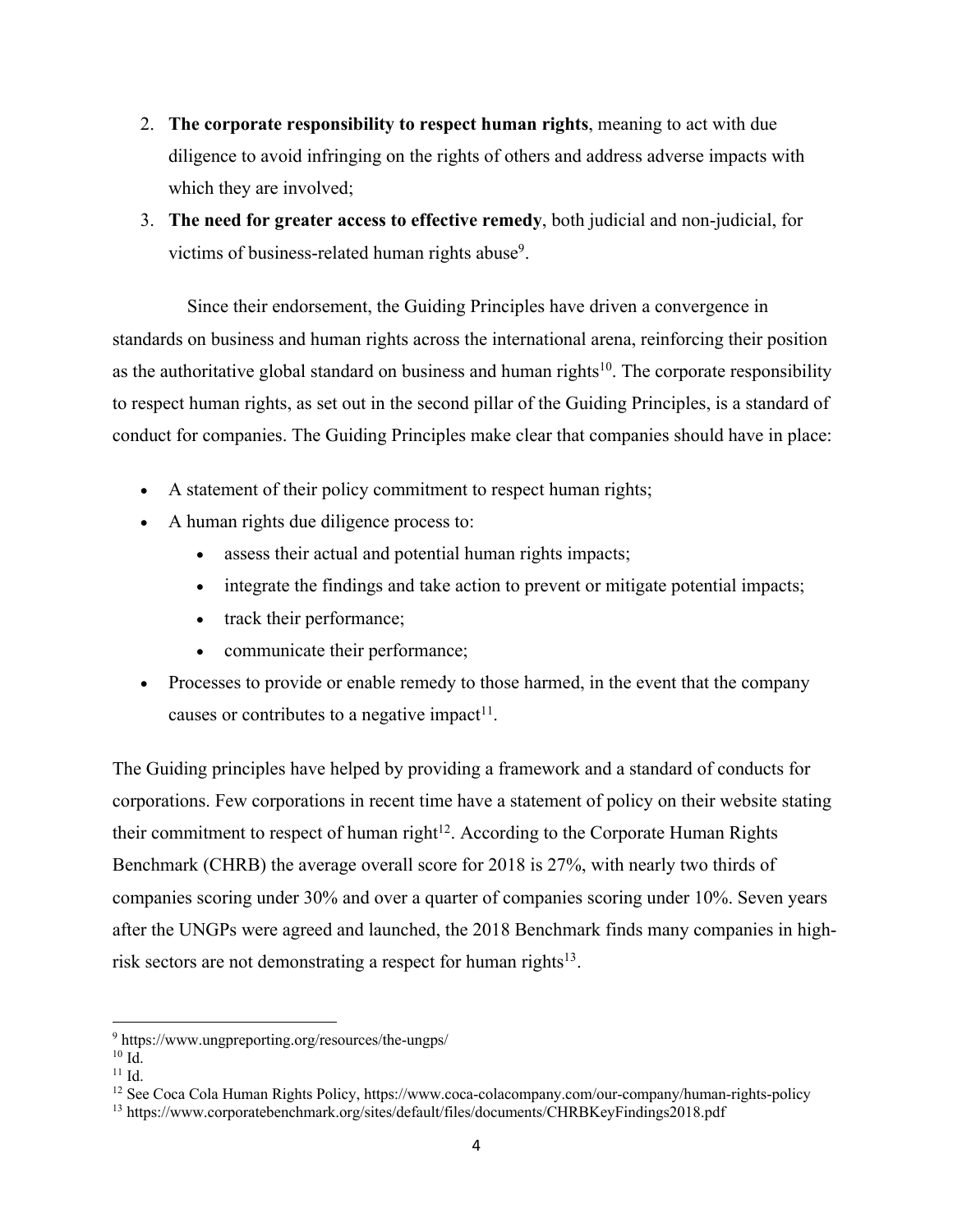Recently, BP, Equinor, Shell and Total CEOs announce that they have agreed to join forces to create a collaborative approach to human rights supplier assessments in the energy industry<sup>14</sup>. Participating companies recognize the importance of working with suppliers that respect human rights, in line with the UN Guiding Principles on Business and Human Rights.<sup>15</sup> The Guiding principles are not binding/are voluntary, which led to the idea of a legally binding treaty for business and human rights.

## **II. Court Decisions in Nigeria concerning Constitutionally Based Claims for Dignity Rights Violations by Corporations or Corporate Officers.**

 Research has shown that there are limited case laws where corporations are held accountable for the violations of human dignity right, however, this section considers the one and only case law available under the Nigerian Jurisprudence. The Nigerian constitution explicitly states the context in which an individual's dignity can be violated, providing;

"Every individual is entitled to respect for the dignity of his person, and accordingly –

- (a) no person shall be subject to torture or to inhuman or degrading treatment;
- (b) no person shall be held in slavery or servitude; and
- (c) no person shall be required to perform forced or compulsory labor."

 The discovery of oil transformed the nation's economy and has, for the past five decades or more, provided approximately 90% of foreign exchange earnings and 80% of the federal revenue<sup>16</sup>. As of this date, the nation's economy depends and runs solely on foreign exchange earnings from the sale of crude oil and natural gas. It is, therefore, no surprise that the Nigerian economy was thrown into a deep recession by the 2015/2016 slump in the oil prices in the international spot market<sup>17</sup>. The Nigerian National Petroleum commission which is owned by the Nigerian Government partners with transnational corporations like Shell, Exxon Mobil, Chevron to extract crude oil to meet daily maximum capacity. The oil corporations are usually put under pressure by the federal government to maximize oil production; therefore, they are left to operate almost unregulated. Oil spill/environmental pollution is a frequent occurrence and gas flaring is

 <sup>14</sup> Joint industry human rights supply chain engagement, https://www.shell.com/media/news-and-mediareleases/2018/joint-industry-human-rights-supply-chain-engagement.html. Sep 24, 2018  $15$  Id.

<sup>16</sup> Oil still accounts for 92% of Nigeria's earnings https://punchng.com/oil-still-accounts-for-92-of-nigeriasearnings-investigation/September 17, 2017.

<sup>17</sup> Id.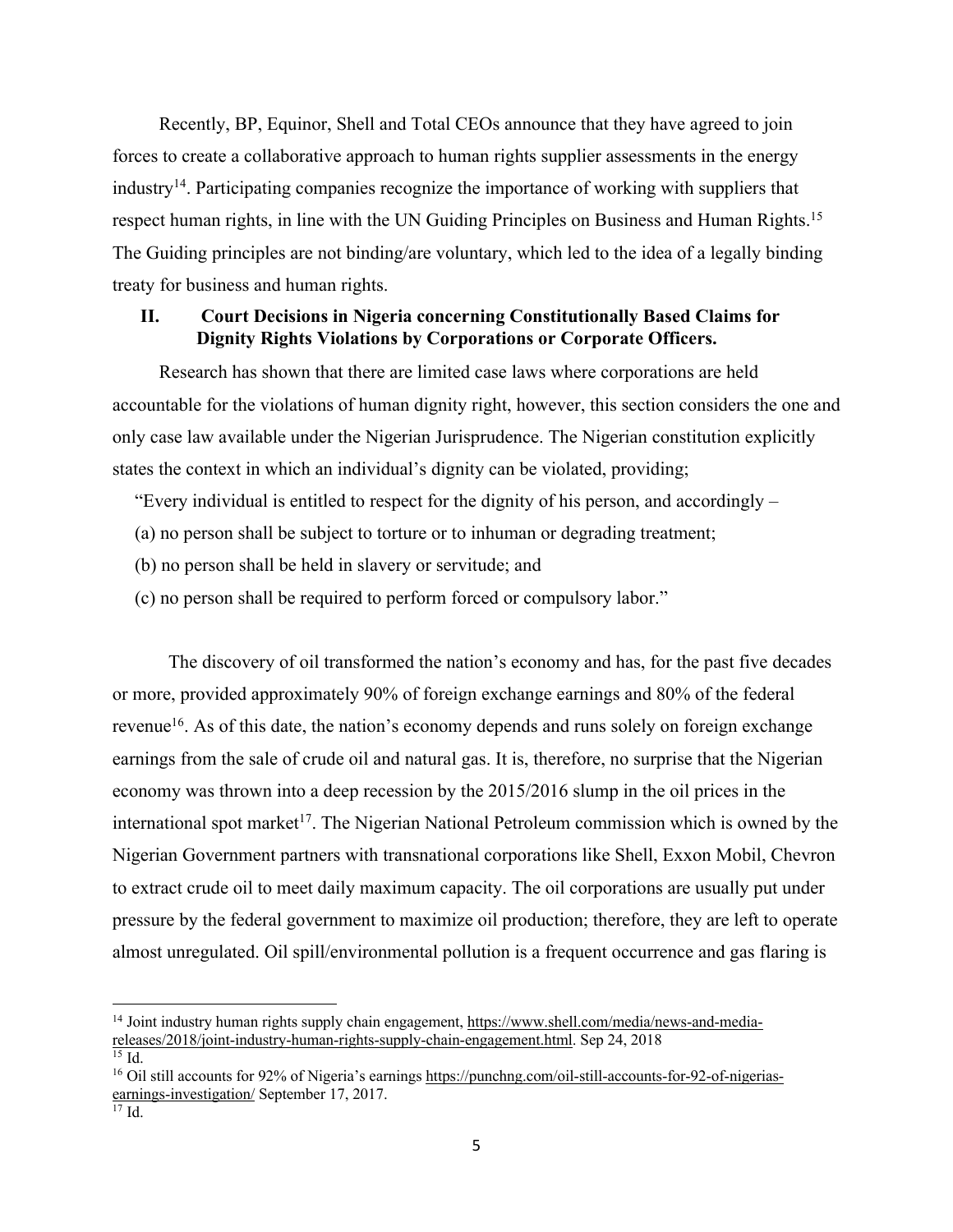continuous. According to Professor Okorodudu-Fubara, "energy production processes in the energy industries like petroleum, coal, gas, electricity etc., generate diverse sorts of land, air and water pollution as well as hazardous waste disposal problems which degrade the quality of the environment resulting in adverse health implications for man and threatens the immediate and future potential of the ecosystem."18 The people living in the community are left to suffer for the negligence by the corporations. This led to assorted legal actions in and outside Nigeria by members of the affected community.

## **A. Mr. Jonah Gbemre V. Shell Development Company Nigeria Limited and other**

 Gbemre filed this lawsuit against the Nigerian government and shell on behalf of the iwherekhan community of the Niger Delta. The lawsuit challenges the practice of shell development company Nigeria limited in gas flaring which violates the right to clean poison free, pollution free and healthy environment, and most of all the dignity right of persons living in the community.

The court held that the practice of gas flaring is unconstitutional as it violates the guaranteed fundamental rights to life and human dignity of persons provided in the constitution of the Federal Republic of Nigeria and the African Charter on human and peoples right.<sup>19</sup>

 This case successfully provided a precedent for holding corporations accountable for dignity right abuse under Nigerian law. The decision in this case significantly recognized fundamental rights protection as an objective which other regulations must meet to be valid under the law. It invalidates legislation by the federal government which allows gas flaring as those corporations deem fit. Gbemre, though, hasn't made many changes and the multinational corporations continue to flare gas in the Niger Delta region.20

### **III. Receptivity to Human Rights claims in the United States under the ATCA**

 The Alien Tort Claims Act (ATCA) reads: "The district courts shall have original jurisdiction of any civil action by an alien for a tort only, committed in violation of the law of nations or a treaty of US". District courts in the US District since 1980 have allowed foreign citizens to seek remedies in US court regarding Human Rights violation committed outside the

 <sup>18</sup> Okorodudu-Fubara (Professor of Business Law, Obafemi Awolowo University, Ile-ife), Statutory Scheme for Environmental Protection in the Nigerian Context: Reflections of Legal Significance for Energy Sector, NIGERIAN CURRENT L. REV. 1–39 (1996).

<sup>19</sup> Gbemre v. Shell Petroleum Development Company and others, FHC/B/CS/53/05; (2005) AHRLR 151 (2005) <sup>20</sup> Gas Flaring in Nigeria: A Human Rights, Environmental and Economic Monstrosity, The Climate Justice Program. https://friendsoftheearth.uk/sites/default/files/downloads/gas\_flaring\_nigeria.pdf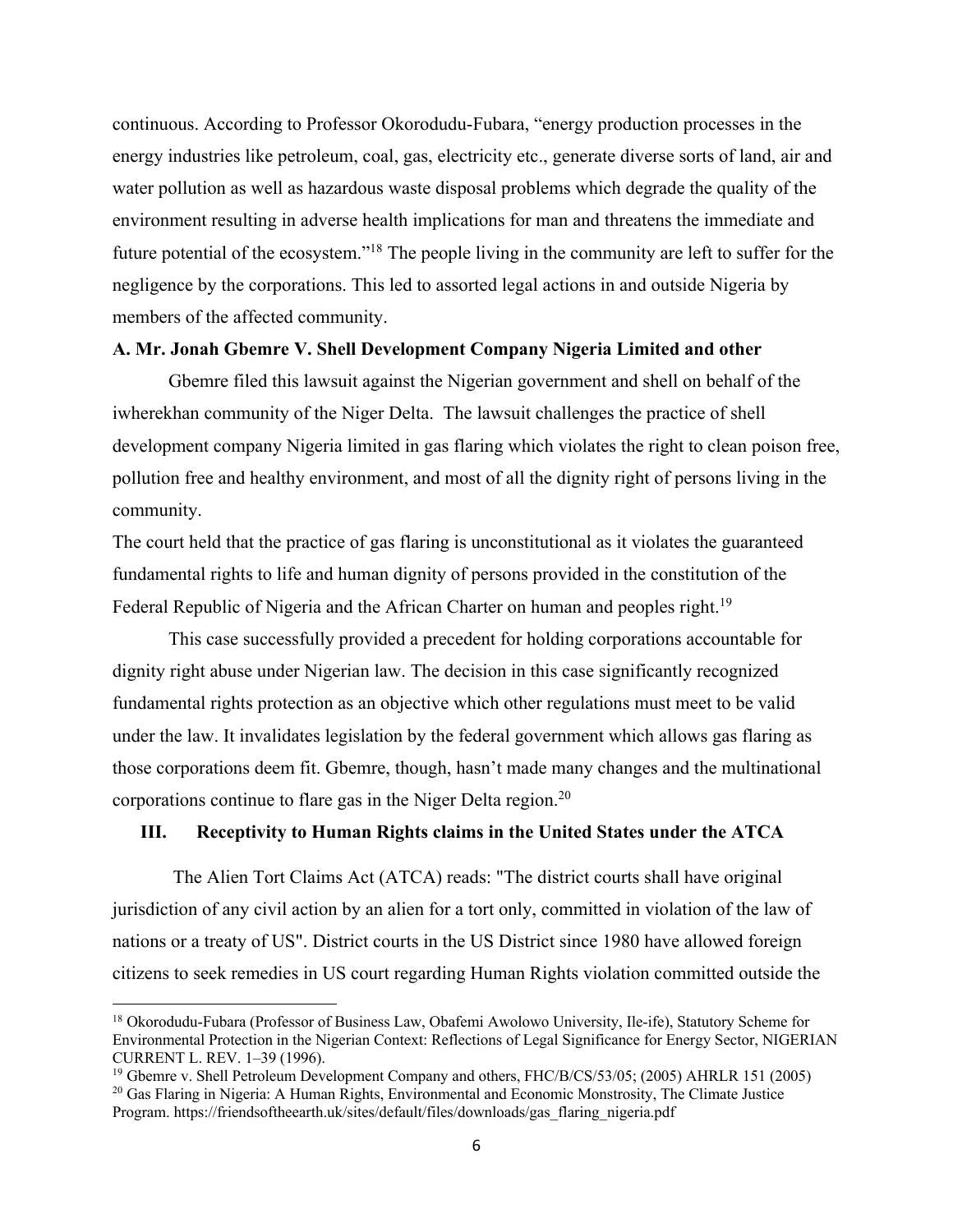US under this statute. The case between *Filartiga v. Pena-irala21* paved way for the conceptualization of the Alien Tort Statute in the US court. There, the plaintiff sued a former Paraguayan police Inspector Americo Pena-Irala under this statute over the killing of Joelito Filartiga. The 2<sup>nd</sup> Circuit of the US Court of Appeals held that the court had jurisdiction and Pena-Irela was ordered to pay \$10.4 million in damages to Filartiga's family.

 This case signaled to the rest of the world that the US courts are open to entertaining cases of victims of Human Rights abuses around the world and then paved way for human rights lawyers to bring cases against corporations in US court. The 1996 case of *Doe v. Unocal* encouraged more victims of corporate human right abuse in foreign countries to seek justice in the US court under the Alien Tort Statute. These lawsuits come with massive costs, and mostly cost temporary if not permanent damage to the reputation of the corporation involved. This led to the settlement of the victims involved in these abuses to safeguard the growth and reputation of the company involved.

 In cases where local redress mechanisms do not offer a realistic prospect of remedy, claimants will frequently look to the legal systems of the "home State"22 of the business enterprise allegedly involved in the abuse.<sup>23</sup> However, establishing the jurisdiction of a preferred domestic judicial mechanism can be a significant obstacle in relation to cases where the alleged human rights abuses took place, or the damage arose, in another jurisdiction.<sup>24</sup> It can also be a significant source of delay to legal proceedings.

 In recent times, there has been a split in the US court decision as to whether corporations can be held liable under the ATCA.

### **Kiobel v. Royal Dutch Petroleum**

 Nigerian nationals residing in United States sued Dutch, British, and Nigerian corporations pursuant to ATCA, alleging that corporations aided and abetted Nigerian

 <sup>21</sup> *Filartiga v. Pena-Irela*, 630 F.2d 876 (2d Cir. 1980).

<sup>&</sup>lt;sup>22</sup> The Home state of a corporation is the country where the company is incorporated, while the host state is a different country where the corporation performs business activities in form of a subsidiary company.

<sup>&</sup>lt;sup>23</sup> Dr. Jennifer Zerk," Corporate liability for gross human rights abuses Towards a fairer and more effective system of domestic law remedies."

<sup>&</sup>lt;sup>24</sup> For a discussion of possible bases of jurisdiction in these cases see International Law Association, Sofia Conference (2012): International Civil Litigation and the Interests of the Public, copy available from www.ila-HQ/org. For a discussion of the State practice of EU Member States see the University of Edinburgh, Study of the Legal Framework on Human Rights and the Environment Applicable to European Enterprises Operating Outside the European Union, 2010, copy available at http://ec.europa.eu/enterprise/policies/sustainable-business/files/businesshuman-rights/101025\_ec\_study\_final\_report\_en.pdf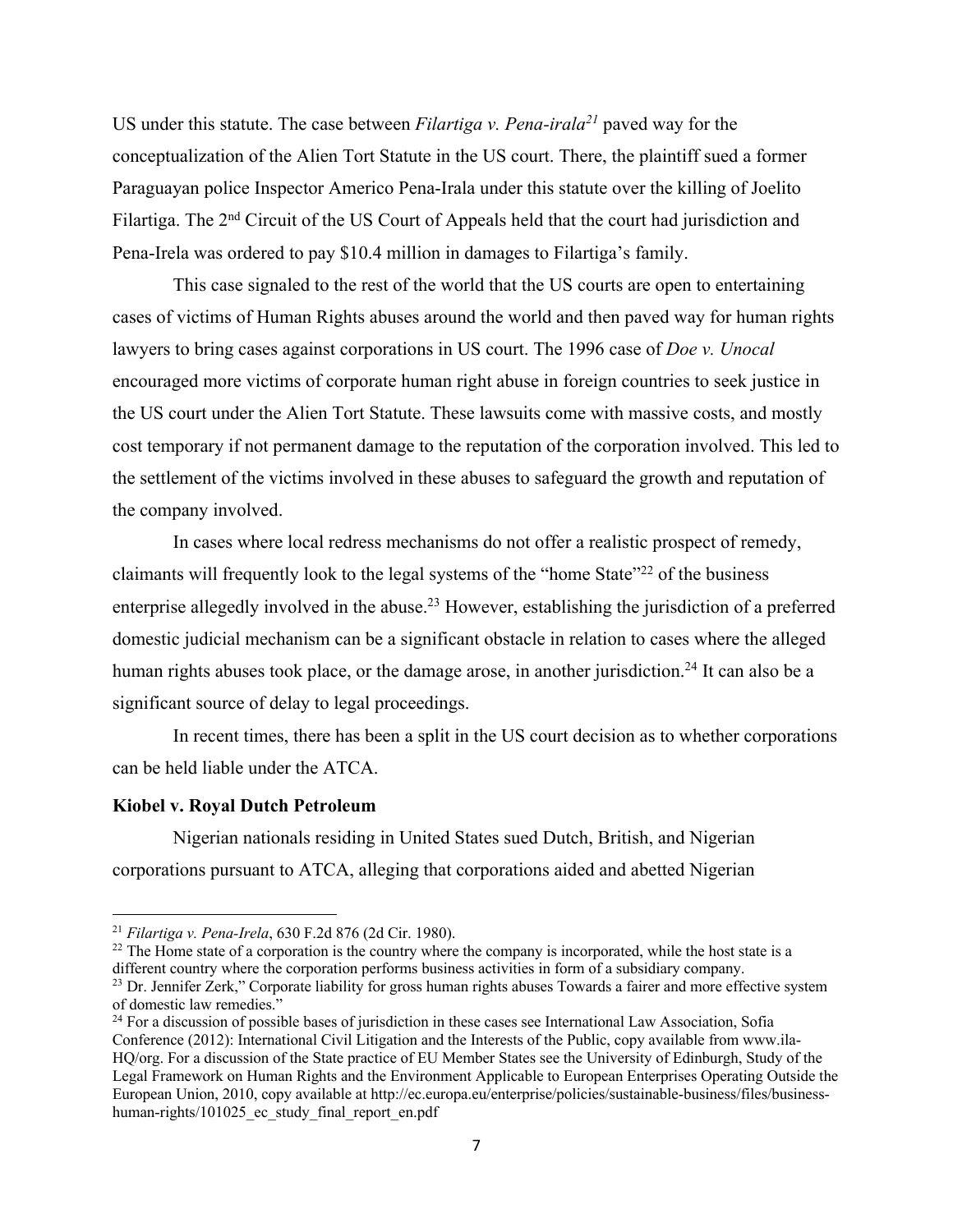government in committing violations of the law of nations in Nigeria. The US District Court for the Southern District of New York, Kimba M. Wood, J., 456 F.Supp.2d 457, dismissed claims in part and certified order for interlocutory appeal. Parties cross-appealed. The Court of Appeals for the Second Circuit, Cabranes, Circuit Judge, 621 F.3d 111, affirmed in part and reversed in part, dismissing entire complaint. Certiorari was granted<sup>25</sup>. The Supreme Court, Chief Justice Roberts, held that:

1 principles underlying presumption against extraterritoriality constrain courts exercising their power under ATCA, and

2 ATCA did not apply to violations of the law of nations occurring within territory of sovereign other than United States.26

 The decision of the Supreme court in the case of *kiobel v. Royal Dutch* shows that the ATCA will not be applicable to cases of corporate abuse that occurred outside the United States. This reduces the ability to hold a corporation liable for the violation of dignity based right under the ATCA.

 Furthermore, in the *Jesner v. Arab Bank, PLC,* the Supreme Court, Justice Kennedy, held that absent further action from Congress, it would be inappropriate for courts to extend ATCA liability to foreign corporations<sup>27</sup>. The decision of the court, in this case, will further hinder the use of the ATCA to hold corporations accountable for human dignity right under domestic law.

 Considering the Supreme court decisions in the *Kiobel v. Royal Dutch company* case and the recent *Jesner v, Arab Bank PLC,* the ATCA is not the solution to holding corporations accountable for the violation of Dignity right. The recent case laws have shown that corporations cannot be held accountable for corporate abuse under the ATCA.

# **IV. The potential for related claims under Delaware General Corporate Law (DGCL).**

 <sup>25</sup> Kiobel v. Royal Dutch Petroleum Co., 569 U.S. 108, 133 S. Ct. 1659, 185 L. Ed. 2d 671 (2013).

<sup>26</sup> Id.

<sup>27</sup> Jesner v. Arab Bank, PLC, 138 S. Ct. 1386, 200 L. Ed. 2d 612 (2018).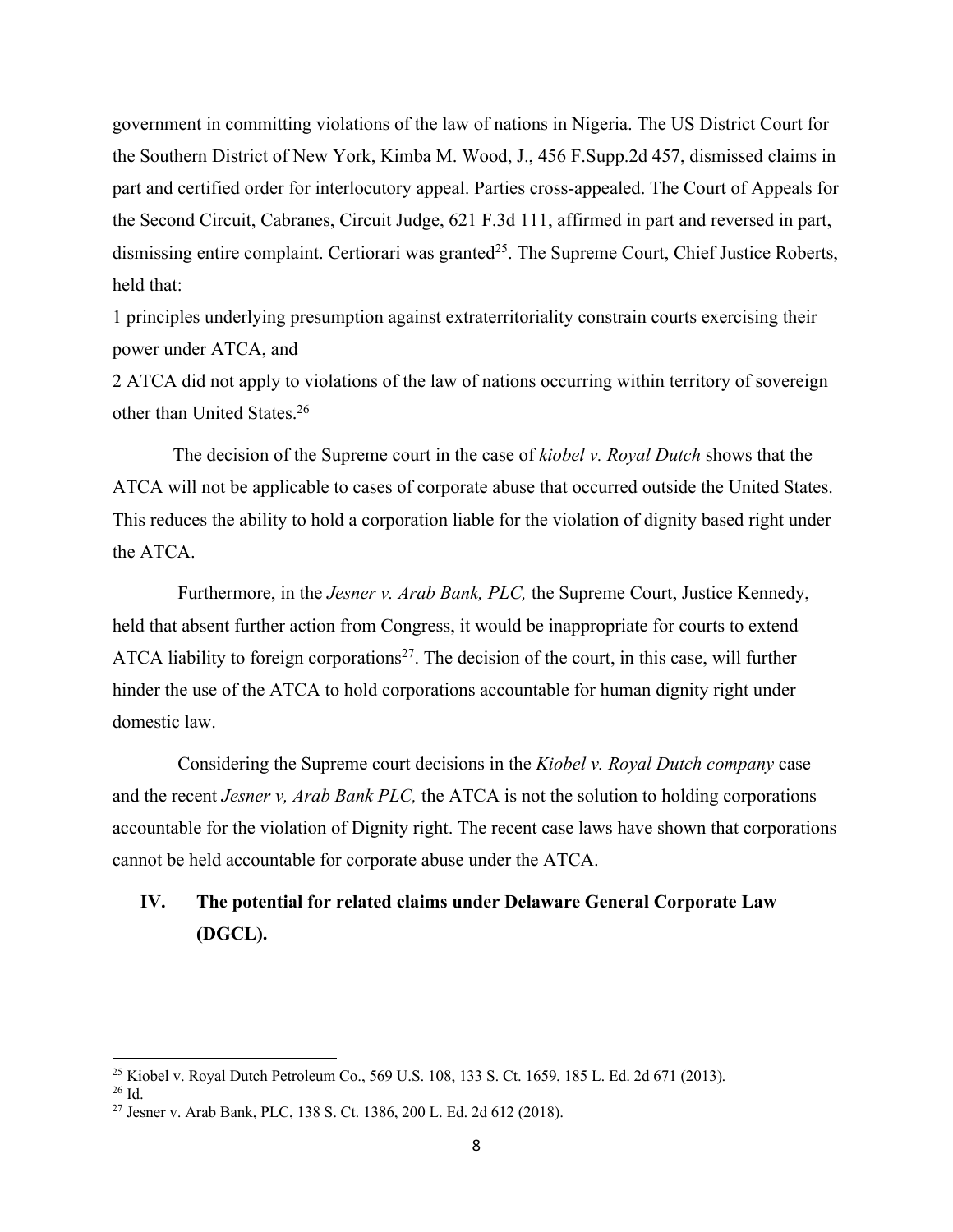The Delaware General Corporate Law (DGCL) is important to be considered in this part to see how corporations or its officers can be held liable for human rights abuse under the DGCL.

 The State of Delaware is a leading domicile for US and international corporations. More than 1,000,000 business entities have made Delaware their legal home, including more than 66% of the Fortune 500 company28. Delaware Law does not hold corporations, corporate officers or subsidiaries accountable for human rights abuses. However, there are provisions in the DGCL that can be used to hold corporation, its officers or subsidiary accountable for wrongful acts. The following provisions examines corporations or corporate officers' legal liability under the DGCL:

- 1. Inspection of Books and Records of the Corporation
- 2. Revocation or forfeiture of Corporate Charter
- 3. Piercing the Corporate veil

### **1. Inspection of books and Records of the Corporation**

 The DGCL allows shareholders to inspect the books and records of the corporation, in doing this, the shareholder must prove a proper purpose and that he is not motivated because of personal interests not related to share ownership. S.220(b) of the DGCL specifically states that "any stockholder, in person or by attorney or other agents, shall, upon written demand under oath stating the purpose thereof, have the right during usual hours for business to inspect for any proper purpose, and to make copies and extracts from the corporation's books and records"<sup>29</sup>. The provision of s.220(b) of the DGCL can help by means of giving an opportunity to a concerned shareholder to go through the books and records of the company in a way to identify any illegal activities that might have been perpetrated by the directors or officers in the name of the Corporation. This can be used to prove that a corporation or its subsidiary has violated the dignity right of a set or class of people working (directly or indirectly) with the corporation. However, only the shareholder of a company has access to the books and records of the company and a proper purpose must be shown before it can be accessed. There is no Dignity right provision in the Delaware General Corporate Law (DGCL), but the provision of Section 220 allows shareholders to inspect the books and records of the company to hold the directors to

 <sup>28</sup> corp.delaware.gov/aboutagency/

 $29$  Id.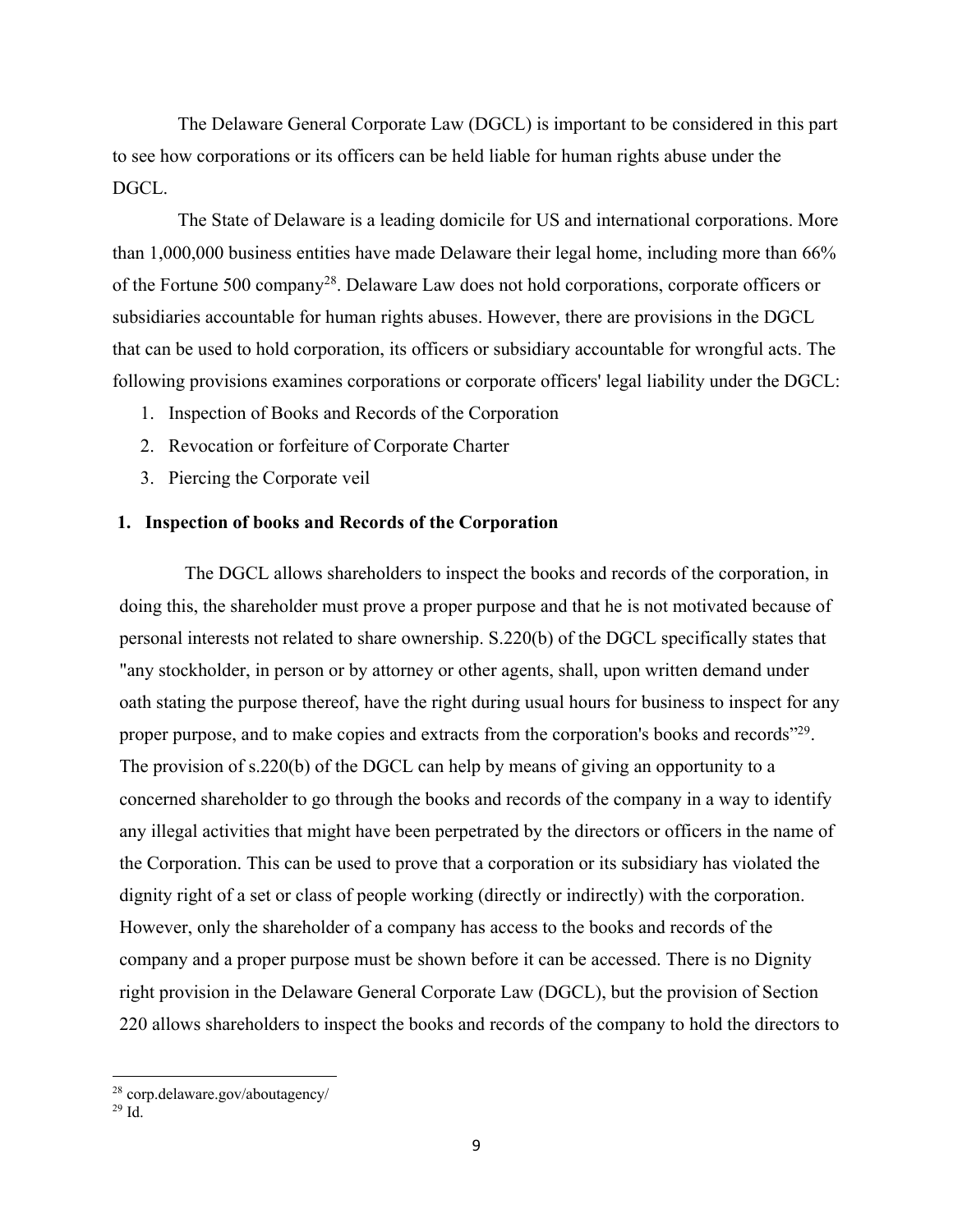account. The following case gives an example of how a shareholder can go about using that power. It must be noted that the issues in this case clearly points to a violation of dignity right of some children in Africa but the plaintiff, in this case, was unable to show a proper purpose to access the books and records of the company and the case was dismissed.

#### **Louisiana Municipal Police Employees' Retirement System v. The Hershey Company**

 A large portion of the world's cocoa originates in two countries in which illegal child labor often is used on farms, including cocoa farms. The plaintiff, a stockholder of the Hershey Company ("Hershey"), is aware that much of Hershey's cocoa is sourced in these two countries, and the stockholder believes that Hershey may purchase some of that raw material directly from growers, and therefore may be complicit in the illegal activity or have knowledge that the company's products are tainted by the illegal conduct of the grower. The stockholder, armed with little more than the undisputed facts that (i) Hershey is a major player in the chocolate industry that uses cocoa beans and products derived from cocoa beans, (ii) child labor is endemic in two countries that produce a large portion of the cocoa beans, and (iii) some of Hershey's cocoa beans and cocoa-derived products originate in those countries, demanded to inspect an expansive list of books and records. The company refused to allow the inspection and moved to dismiss the Section 220 complaint filed by the stockholder.

 The question this case presents is whether illegal conduct within one sector of an industry provides a credible basis from which the Court may infer that wrongdoing or mismanagement may have occurred at a company in that industry. This is not a novel question, having been addressed, for example, in two other cases involving the stockholder who filed this action. In this case, because the stockholder failed to sustain its minimal burden of providing credible evidence from which the Court may infer mismanagement or wrongdoing at Hershey, rather than within the cocoa supply chain, "I recommend that the Court dismiss the complaint"<sup>30</sup>.

 The Inspection of books and records claim if successful is to allow the stockholder to get the information to be able to bring a derivative lawsuit on behalf of the corporation itself against the individual wrongdoers for money lost by the corporation because of the corporate individual's wrongdoing $3^1$ .

 <sup>30</sup> Louisiana Mun. Police Employees' Ret. Sys. v. Hershey Co., No. CV 7996-ML, 2013 WL 6120439, at \*1 (Del. Ch. Nov. 8, 2013).

<sup>&</sup>lt;sup>31</sup> Paul L. Regan, Professor of Corporate Law, Widener University Delaware Law School.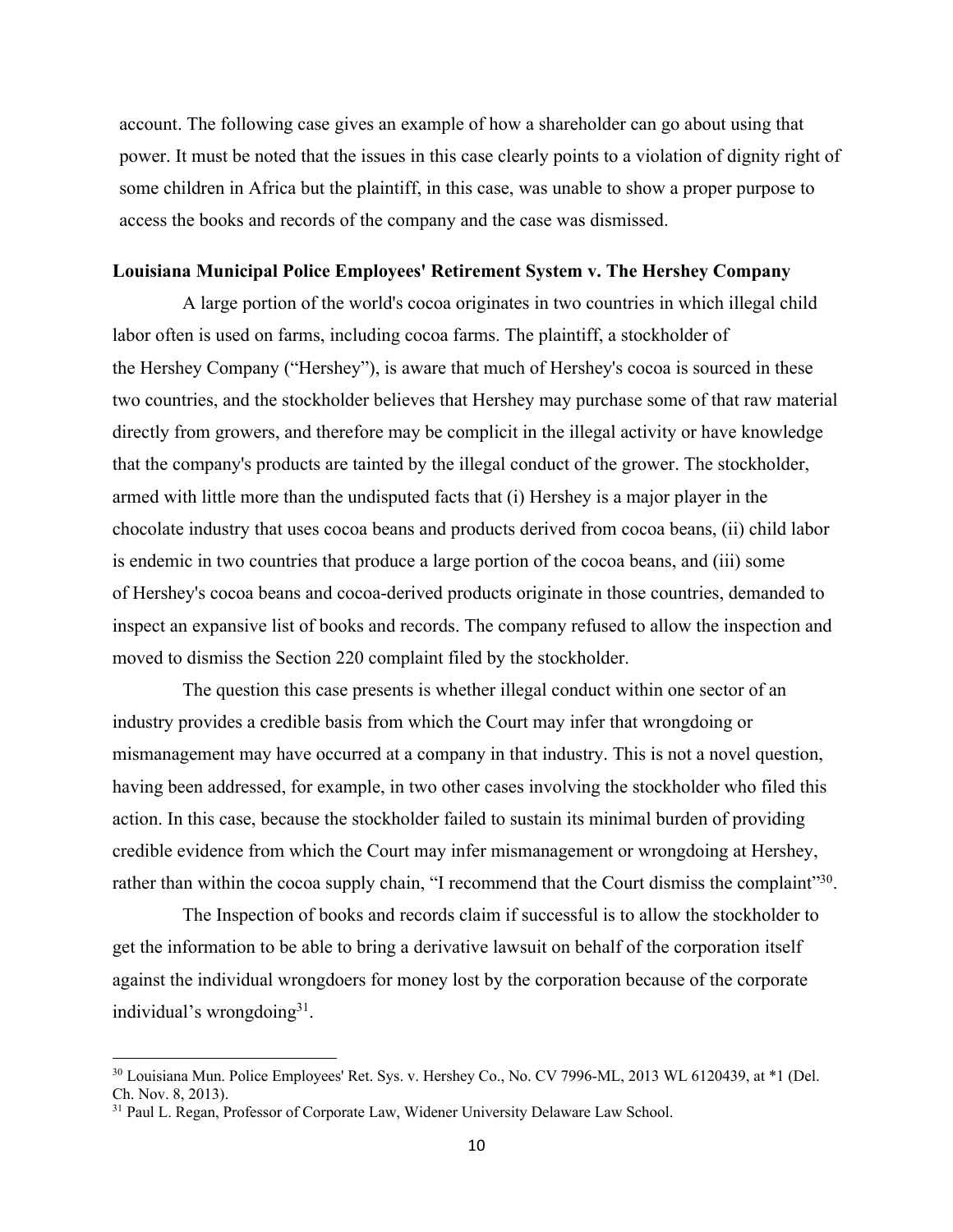Any monetary recovery from these corporate fiduciaries does not go to the stockholder plaintiff but to the corporate treasury to restore the corporation (and indirectly) the stockholders' investment. No money from this derivative award will go to actual victims of human rights violations unless the Corporation was already held liable to the victims and the stockholders now sue the corporate officers/directors for these corporate losses from the officers/directors causing the human right violations and resulting corporation liability<sup>32</sup>.

### **2. Revocation or forfeiture of Corporate Charter**

 The provision of Section 284(a) of the DGCL gives the court of chancery the power to revoke a corporate charter for any misuse of its corporate powers or privileges<sup>33</sup>. It can be sustained in cases of fraud, immorality or violations of statutory law. *Young v. the National Association for the Advancement of White People34*, *Craven v. Fifth Ward Republican Club35,*  Delaware courts have ruled that "continued serious criminal violations by corporate agents in the course of the discharge of their duties could very well constitute the misuse of a charter." In this regard, the court can use the provision of section 284(A) to withdraw the charter of any corporation that has been found to have breached economic, social and cultural rights. This section may very well be the perfect remedy which can be used to hold corporations incorporated in Delaware accountable for abuses committed by the corporation, but the effect will be the dissolution of the company and no recovery for victims of the abuse unless a viable ATCA claim could be brought at the same time.

 Revocation or forfeiture might show other corporation that the stakes are high in this area and that multinational corporations should be extremely proactive and vigilant in ensuring corporate accountability with overseas operations to ensure compliance with local and international Human Rights law and the corporation values and principles for conducting business and trade.

### **3. Piercing the Corporate Veil**

<sup>34</sup> 35 Del.ch. 10, 109 A.2d 29 (1954).

 <sup>32</sup> Id.

<sup>33</sup> S. 284(a) Upon motion by the Attorney General, the Court of Chancery shall have jurisdiction to revoke or forfeit the charter of any corporation for abuse, misuse or nonuse of its corporate powers, privileges or franchises. The Attorney General shall proceed for this purpose by complaint in the Court of Chancery.

<sup>35</sup> 37 Del.Ch. 524,528, 146 A.2d 400, 402 (1958).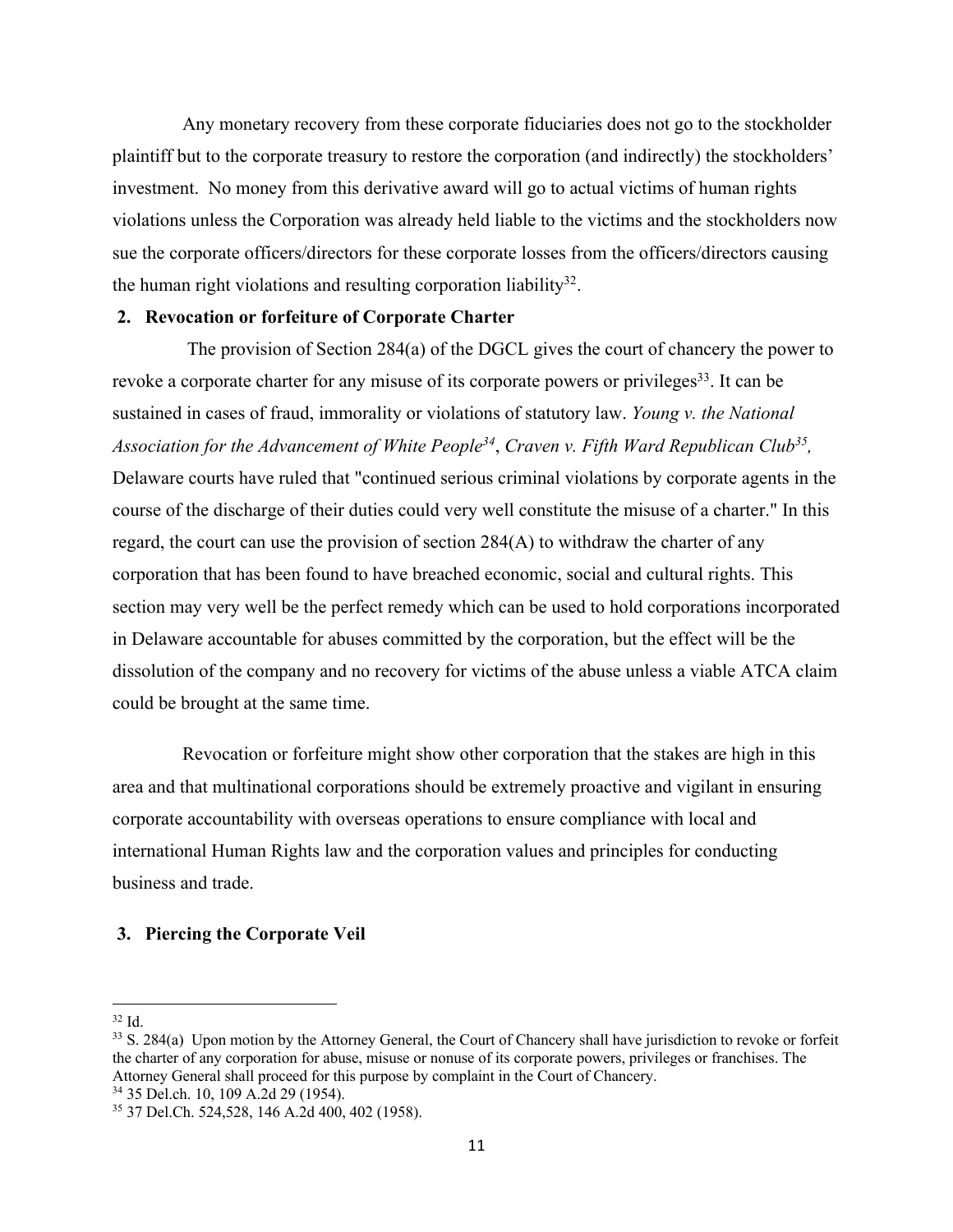In the US today, most business owners choose to form corporations or limited liability companies (LLC) so as to avoid personal liability for the debts of the company. This shields the owner of the business from being held personally liable for a wrongful act committed in the name of the Corporation. Piercing the corporate veil doctrine is used to describe the action of a court to hold corporate shareholders and LLC liable for the liabilities of a corporation. The court may allow piercing of the corporate veil whenever there is an evidence of a wrongdoing committed in the name of the corporation. In the case of *United States V. Bestfoods*, the US brought this action for the costs of cleaning up industrial waste generated by a chemical plant. The issue before the court under Comprehensive Environmental Response, Compensation, and Liability Act of 1980 (CERCLA)<sup>36</sup>, is whether a parent corporation that actively participated in, and exercised control over, the operations of a subsidiary may, without more involvement, be held liable as an operator of a polluting facility owned or operated by the subsidiary. The court held that the parent company cannot be held liable for the actions of the subsidiary unless the corporate veil is pierced. However, a parent company that actively participated in, and exercised control over, the operations of the facility itself may be held directly liable as an operator of the facility $37$ .

 In this regard, if a piercing is allowed, the parent company may be held liable for actively participating in the abuse committed by the subsidiary company. In practice, it is difficult to establish the liability of a parent company in cases where the subsidiary is more directly involved in the abuse. In most cases, the court is reluctant in finding the parent company liable. 38

### **V. The Extent to which the Zero Draft provides Relief for Dignity Rights Violation**

 The Zero Draft is a legally binding instrument to regulate international human rights law and the activities of transnational corporations and other business enterprises. The content of the draft is divided into three (3) sections and fifteen (15) articles altogether. Section I gives the preamble and the statement of purpose. Section II containing 11 articles discusses the statute of

 <sup>36</sup> U.S.C. s.9601.

<sup>37</sup> For further information; *Corporations and Other Business Organizations: Cases, Materials, Problems*, Linda O. Smiddy, Lawrence A. Cunningham. Eighth Edition on Page 468.

<sup>&</sup>lt;sup>38</sup> Zerk, Multinationals and Corporate Social Responsibility: Limitations and Opportunities in International Law (Cambridge University Press, 2006), pp. 215-240.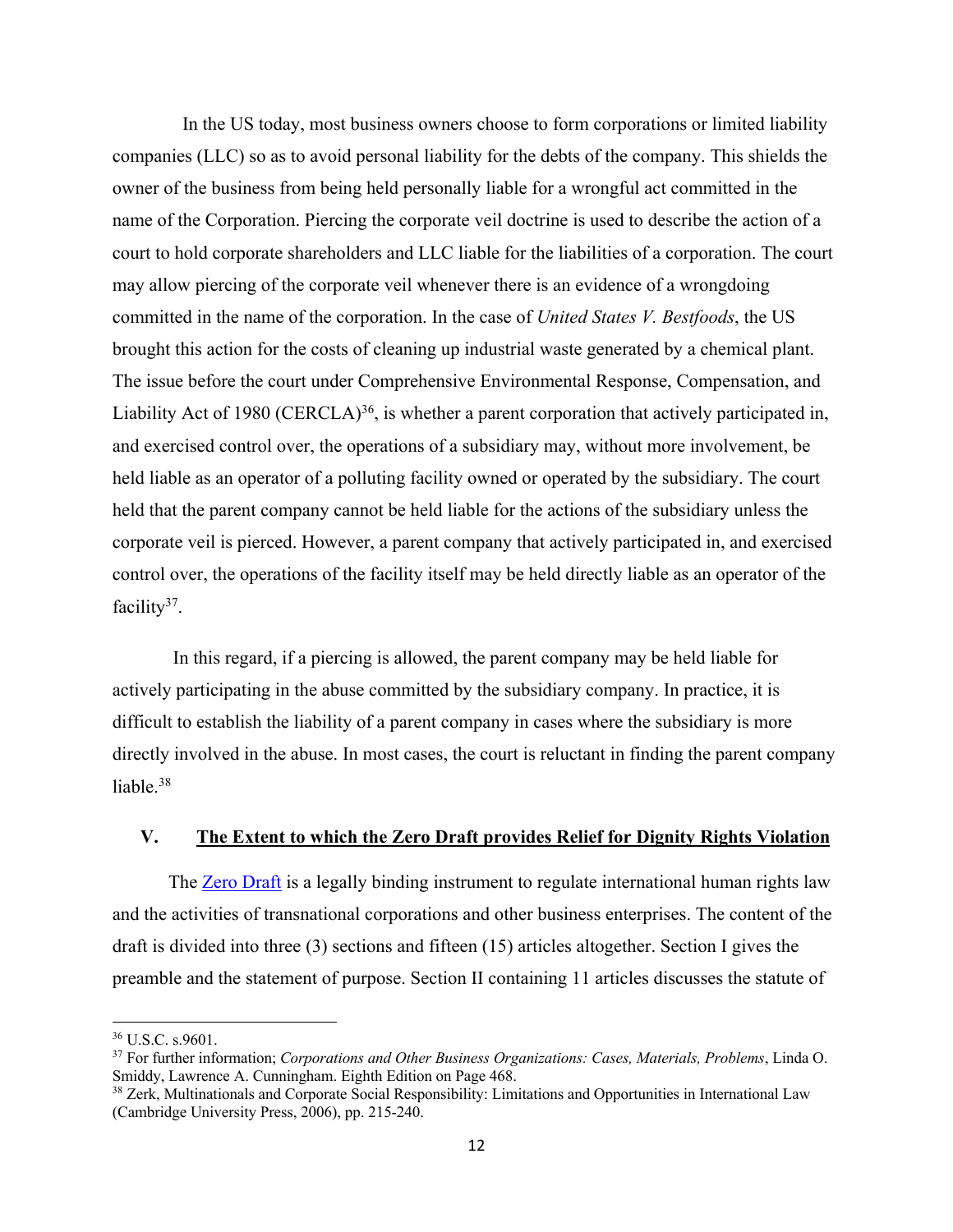limitations, applicable laws, rights of victims, legal liability, mutual legal assistance, consistency with international law and so on. The last section discusses the institutional arrangements and the final provisions of the draft.

 Recognizing that state actors are not doing enough to ensure justice for the victims of human right abuse by corporations, the Zero Draft proposed to address the issues that are often encountered in corporate liability for dignity right abuse, such issues will include:

- 1. Few constitutions recognize the direct application of human dignity rights. Most states consider legislation, common law and other political and administrative measures as enough to guarantee the protection of people within their jurisdiction from violations of their rights by third parties.39
- 2. It is generally believed that the host state has the capacity to control and regulate corporations in their respective state, however, some state has lost much of their capacity to control and regulate certain corporations. Corporations now wield many powers that states find it difficult to regulate them. With these powers, private actors can easily stifle regulation and accountability by threatening to relocate.<sup>40</sup>
- 3. Victims in most cases do not have access to enough funds, lack of awareness of rights and how to assert them, lack of access to lawyers, legal aid etc. discourage them and in most cases the victims are forced to settle the case.

 This paper will only discuss the two most important aspect of the Zero Draft which includes:

- A. Rights of victims under the Zero Draft, and
- B. The responsibility of the state

## **A. Rights of Victims**

The most fundamental issue which concern victims of Human dignity right abuse is addressed by the proposed Zero Draft under article 8 (Rights of Victims). The issue of cost of litigation which is one of the major barriers in instituting a legal proceeding against corporations is addressed in Article 8 (5)(6)(7).

<sup>&</sup>lt;sup>39</sup> Danwood Mzikenge Chirwa, "The Doctrine of State Responsibility as Potential means of Holding Private Actors Accountable for Human Rights."  $40$  Id.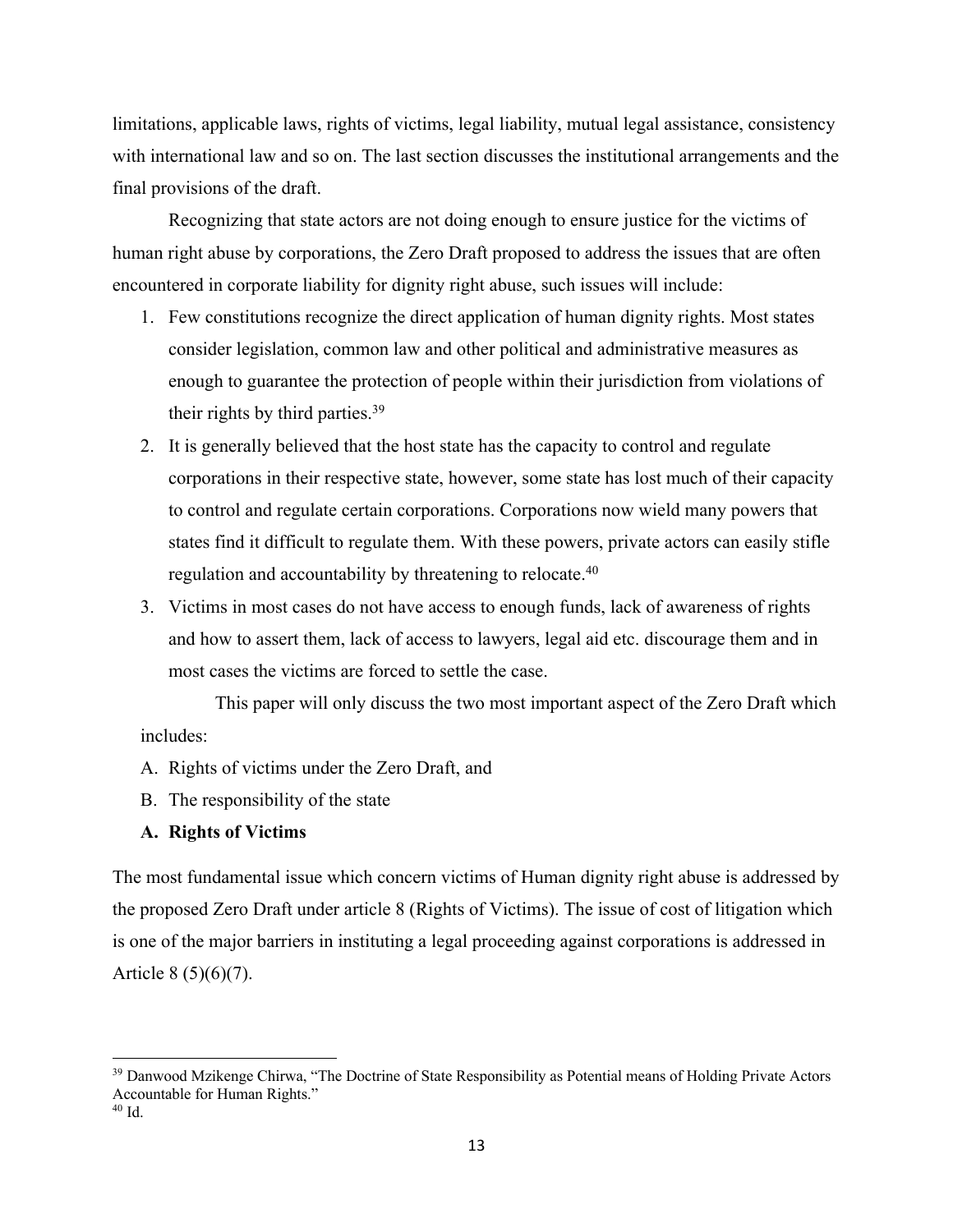Article 8(5) establish the right of victims to be provided with proper and effective legal assistance by the state throughout the legal proceedings. It also guarantees the rights of victims to be heard in all stages of proceedings while complying with all relevant domestic law. Victims of abuse in most cases are not literate to understand their rights as guaranteed under their domestic law and as such don't know how to enforce their right in the appropriate domestic court. The provisions of this section give the state party the responsibility to educate the victims as to their right and the processes involved in the legal proceedings against the accused.

 The major problem encountered by victims is lack of funds to pursue their right in domestic court. Corporations have access to enough financial resources to delay trial and frustrate victims pursuing justice for abused right in the domestic court. Article 5(d) provides relief for victims who don't have access to enough funds to pursue lawsuit against gigantic corporations. It provides that the state party is to determine the need for legal assistance while taking into consideration the economic resources available to the victims.

 Article 5(6) further states that, the "inability of the victims to cover administrative and further cost will not be a barrier in commencing a legal action against the corporation." The state party shall assist victims with the necessary cost without asking for a warranty as a condition for commencing proceedings.<sup>41</sup> The State party under the provision of article  $5(7)$  will establish an International Victims Fund under this convention to provide legal and financial assistance to victims. 42

According to the 2005 Basic Principles: -

"Victims should be treated with humanity and respect for their dignity and human rights, and appropriate measures should be taken to ensure their safety, physical and psychological well-being and privacy, as well as those of their families. The State should ensure that its domestic laws, to the extent possible, provide that a victim who has suffered violence or trauma should benefit from special consideration and care to avoid his or her re-traumatization in the course of legal and administrative procedures designed to provide justice and reparation."43

 $41$  Article 5(6) of the proposed Zero Drafts

<sup>42</sup> Id.

<sup>&</sup>lt;sup>43</sup> 2005 Basic Principles and Guidelines on the Right to a Remedy and Reparation for Victims of Gross Violations of International Human Rights Law and Serious Violations of International Humanitarian Law, Chapter VI.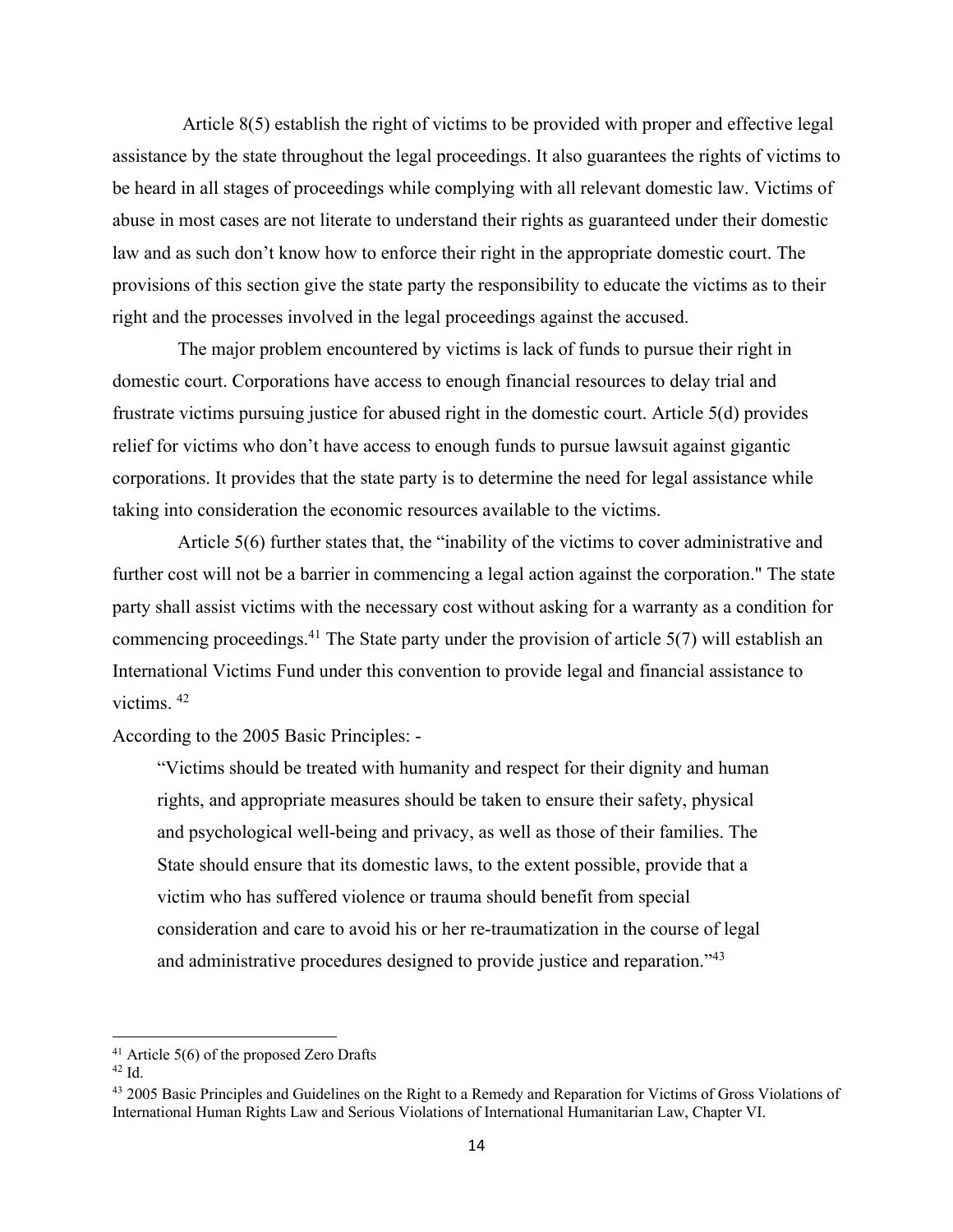The Zero Draft also recognizes the dignity right of victims under article 8(10). Victims are often subjected to ill-treatment in the course of seeking justice. This provision mandates either the state party or the third party to respect the dignity of the victims and ensure their safety.<sup>44</sup>

### **B. The responsibility of State Actor**

 The Zero Draft mandates the host state to ensure that either natural or legal persons can be held criminally, civil or administratively liable for violations of human rights<sup>45</sup>. This will ensure the strict adherence of the court to holding corporations accountable under the domestic law. Multinational corporations are the main target of this provision. As it was observed in the *Jesner's* case where it was held that foreign corporations cannot be held liable under the ATCA, this will ensure that transnational corporations do not escape liability for abuse committed in the host state.

 Also, Article 9 mandates the state actor to ensure that all corporate entity comply with the legislation of the jurisdiction which they are domiciled. Strict adherence to the domestic law of the state where the corporation is domiciled will ensure corporate accountability.

**"**State Parties shall ensure in their domestic legislation that all persons with business activities of transnational character within such State Parties' territory or otherwise under their jurisdiction or control shall undertake due diligence obligations throughout such business activities, taking into consideration the potential impact on human rights resulting from the size, nature, context of and risk associated with the business activities".46

 Finally, the Zero Draft also addresses the issue of jurisdiction. It has become a common norm to bring human rights abuse cases against corporations to the United States especially under the ATCA with the hope of getting justice. Research has shown that majority of this cases brought under ATCA were dismissed on grounds of forum non conveniens<sup>47</sup> and none of the parties is either domiciled or incorporated in the US. Jurisdiction is one of the most important issues put into consideration before filing an action against a corporate entity. Article 5(1) of the

44 Id.

 $45$  Article 10(1) of the Zero Draft.

<sup>46</sup> Article 9 of the Zero Drafts.

<sup>47</sup> 226 F 3d 88 (2nd Cir, 2000); discussed in Aaron Xavier Fellmeth '*Wiwa v Royal DutchPetroleum Co*: A New Standard for the Enforcement of International Law in US Courts' (2002) 5 *Yale Human Rights and Development Law Journal* 241.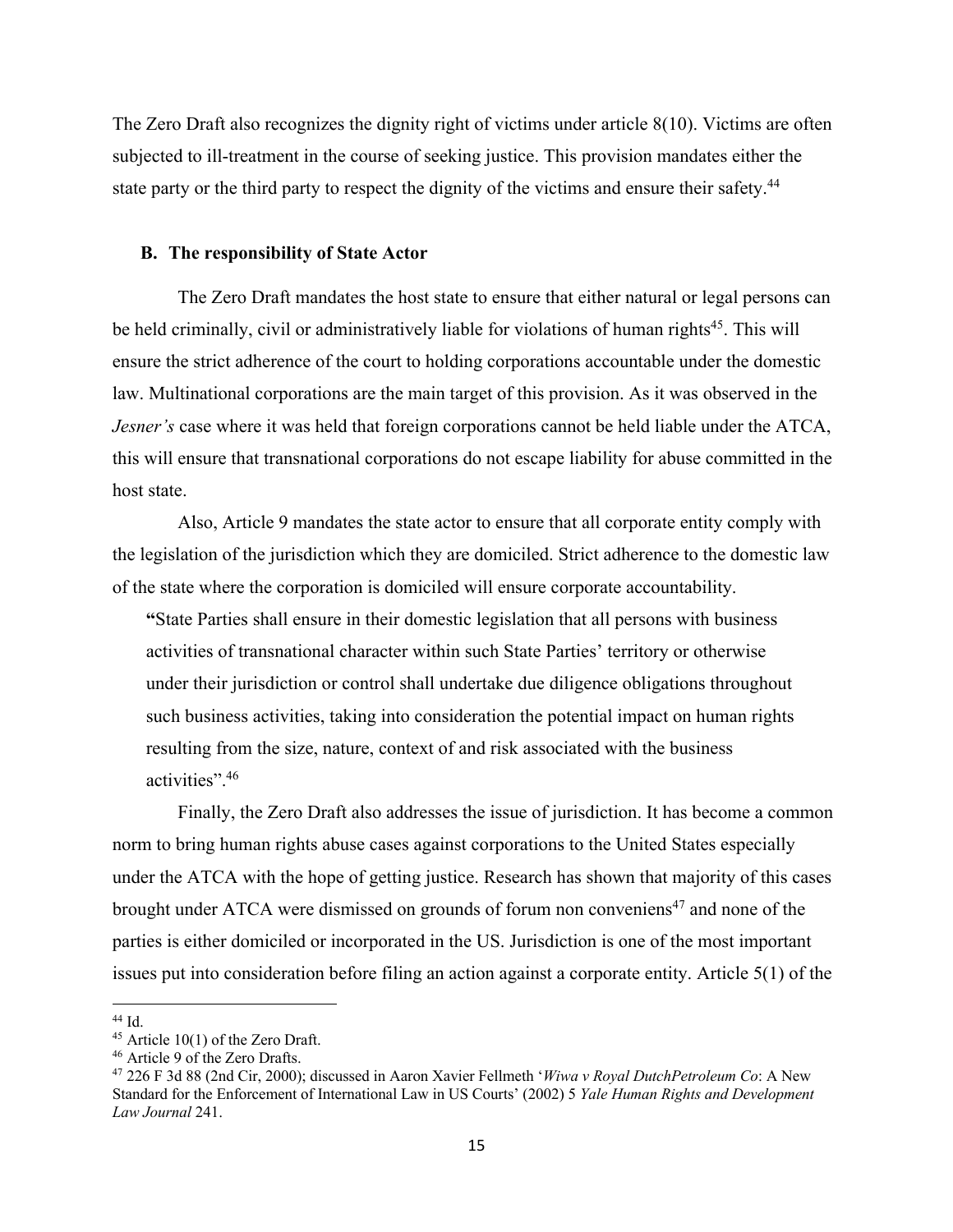Zero Drafts confers jurisdiction on the court of the state where the acts or omissions that resulted in the violation occurred or the court of the state where the natural or legal person alleged to have committed the acts or omission is domiciled.48

The above provisions of the Zero Draft will ensure accountability of corporations if passed as a legally binding instrument to regulate the activities of transnational corporations and other business enterprises among states. It must be noted that the provisions of the Zero Draft are also applicable to domestic companies.

### **Conclusion**

 Human dignity as a right is a very important concept which protects and gives value to the human person. Joshua Margolis<sup>49</sup> proposes the advancement of dignity along with honesty as candidates for central aims of business ethics research. In his argument for a new approach to business ethics he suggests that the current aims of business ethics as constraining economic actors may be misguided.<sup>50</sup> He urges business ethics to engage with a psychological pragmatism that advances human dignity through economic activities.<sup>51</sup> In Africa today, almost all the state has human dignity right provision in their constitution but there are no case laws in which corporations had been held accountable for the violation of dignity right except the case in Nigeria. This means as it stands today corporations are untouchable even while they continue to violate people's right in different states. The Gbemre's case should be used as an example (even though the judgment was not enforced), to show that without the judicial remedy it is difficult to enhance respect for dignity rights by corporations. Settlement in most of these cases didn't yield any positive result since almost all these corporations have the financial capacity to buy their way out of anything.

 State actors need to do more to ensure compliance of these corporations with the rule of law where they are domiciled and when they don't, they should be held accountable in domestic court whenever possible.

The recognition of victims right under the Zero Draft is a historic feat which for the first time gives victims the opportunity to get justice against mighty corporations that has held them

 <sup>48</sup> Id.

<sup>&</sup>lt;sup>49</sup> Joshua Margolis is Professor of Business Administration in the Organizational Behavior unit, Faculty Chair of the Christensen Center for Teaching and Learning, and course-head for the required first-year MBA course, Leadership and Organizational Behavior.

<sup>50</sup> M. Pirson, K. Goodpaster, C. Dierksmeier. Human Dignity and Business, (Business Ethics Quarterly, 2016). <sup>51</sup> Id.